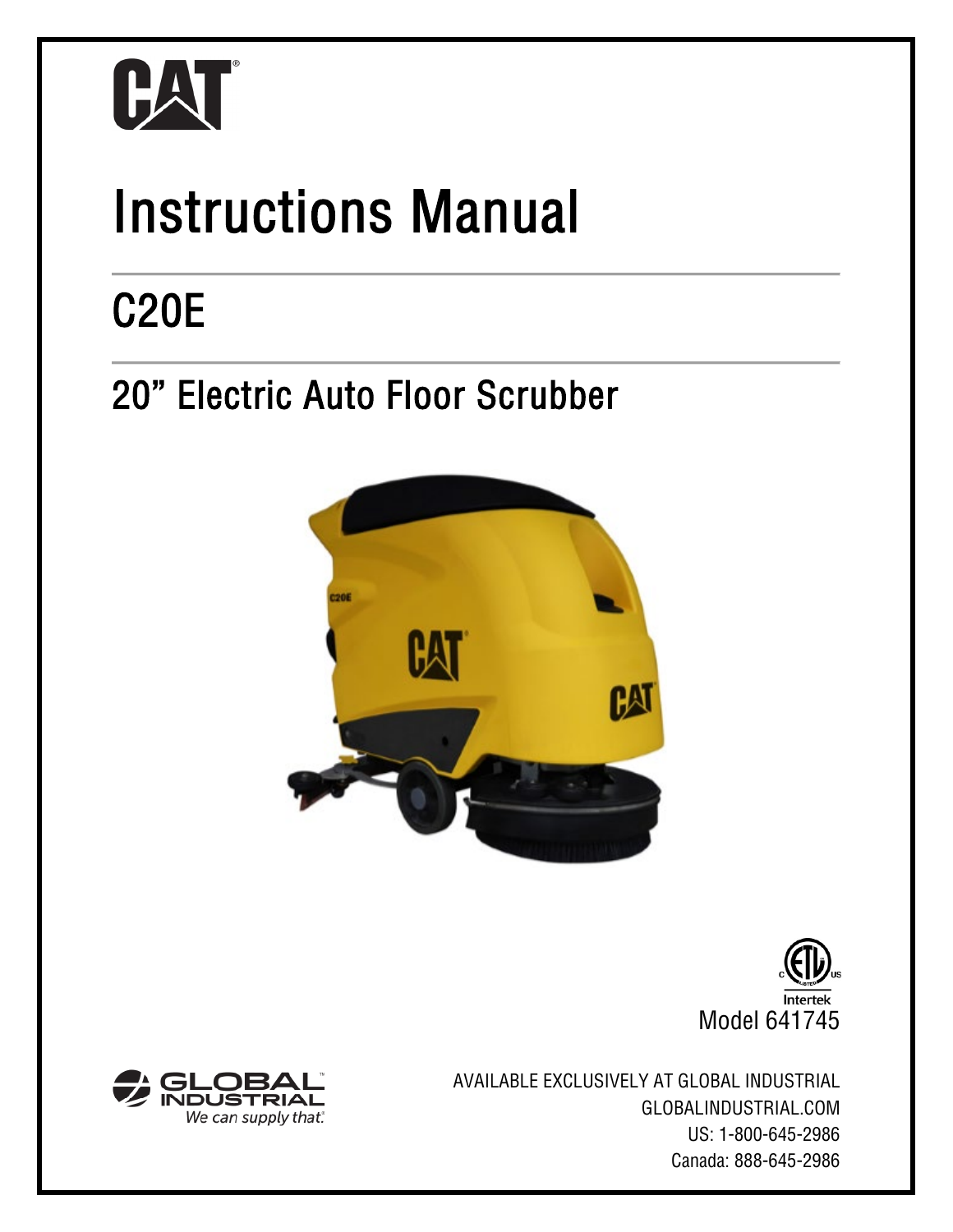## WARNINGS

### PLEASE READ THE INSTRUCTIONS CAREFULLY PRIOR TO USING THIS PRODUCT.

### WARNING - to reduce the risk of fire, electrical shock, and/or injury/damage to persons or property:

- DO NOT operate the machine unless trained and authorized
- This unit must be plugged into 3-Prong grounded outlet
- Flammable materials can cause an explosion or fire. DO NOT use flammable materials in tank or as cleaning agent in machine.
- Flammable materials or reactive metals can cause explosion or fire. DO NOT use to clean up flammable or combustible spills
- Always turn off and unplug the machine prior to assembling, performing routine maintenance, or when not in use.
- This machine is intended for commercial and indoor use.
- DO NOT operate the unit if the cord/plug is damaged.
- DO NOT place objects on the unit or allow objects to obstruct the inlets or outlets.
- To reduce the risk of electric shock, DO NOT expose unit or power cord to moisture.
- DO NOT attempt to fix the machine by yourself. All repairs must be made by authorized personnel.
- DO NOT modify the machine.
- DO NOT touch moving parts. DO NOT wear loose fitting clothing while using or servicing the machine.
- Empty the Solution and Recovery tank before storing the machine.
- Always empty Recovery tank before filling solution tank
- Store the machine indoors only.
- DO NOT operate on inclines.
- DO NOT use an extension cord
- DO NOT use your fingers to remove debris from the squeegee blades, as injury may occur.
- Foam must not enter the float shut-off screen, or damage can occur to the vacuum motor. Foam will not activate the machine's float shut-off device.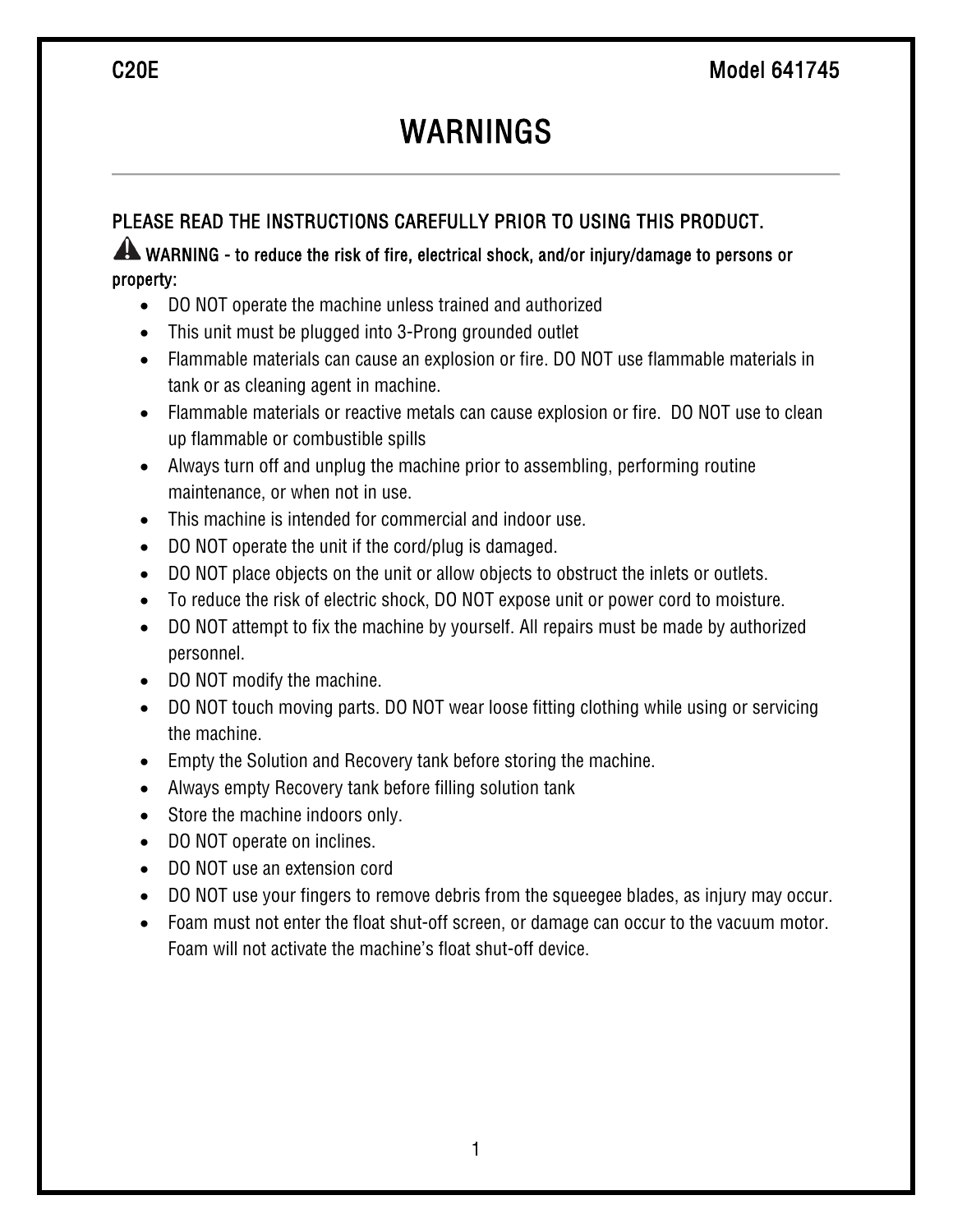### TECHNICAL SPECIFICATIONS

| Cleaning width                          | 20"                                |
|-----------------------------------------|------------------------------------|
| Squeegee width                          | 30.7"                              |
| Work capacity                           | 18800sq.ft/hr.                     |
| <b>Brush pressure</b>                   | 99.2lbs                            |
| <b>Brush RPM</b>                        | 180                                |
| Brush motor                             | 120V/375W/6.25Amp/60HZ             |
| Suction motor                           | 120V/1200W/10Amp/60HZ              |
| Solution tank                           | 11.9 gallon                        |
| Recovery tank                           | 14.53 gallon                       |
| Machine dimensions (Excluding squeegee) | 46" x 21.5" x 38.39 "(L x W x H)   |
| Packing size                            | 50.47" x 26" x 45.67" (L x W x H)  |
| Cord                                    | 12AWG ST Cord, 82ft with GFCI plug |
| Machine weight                          | 277.7 lbs.                         |

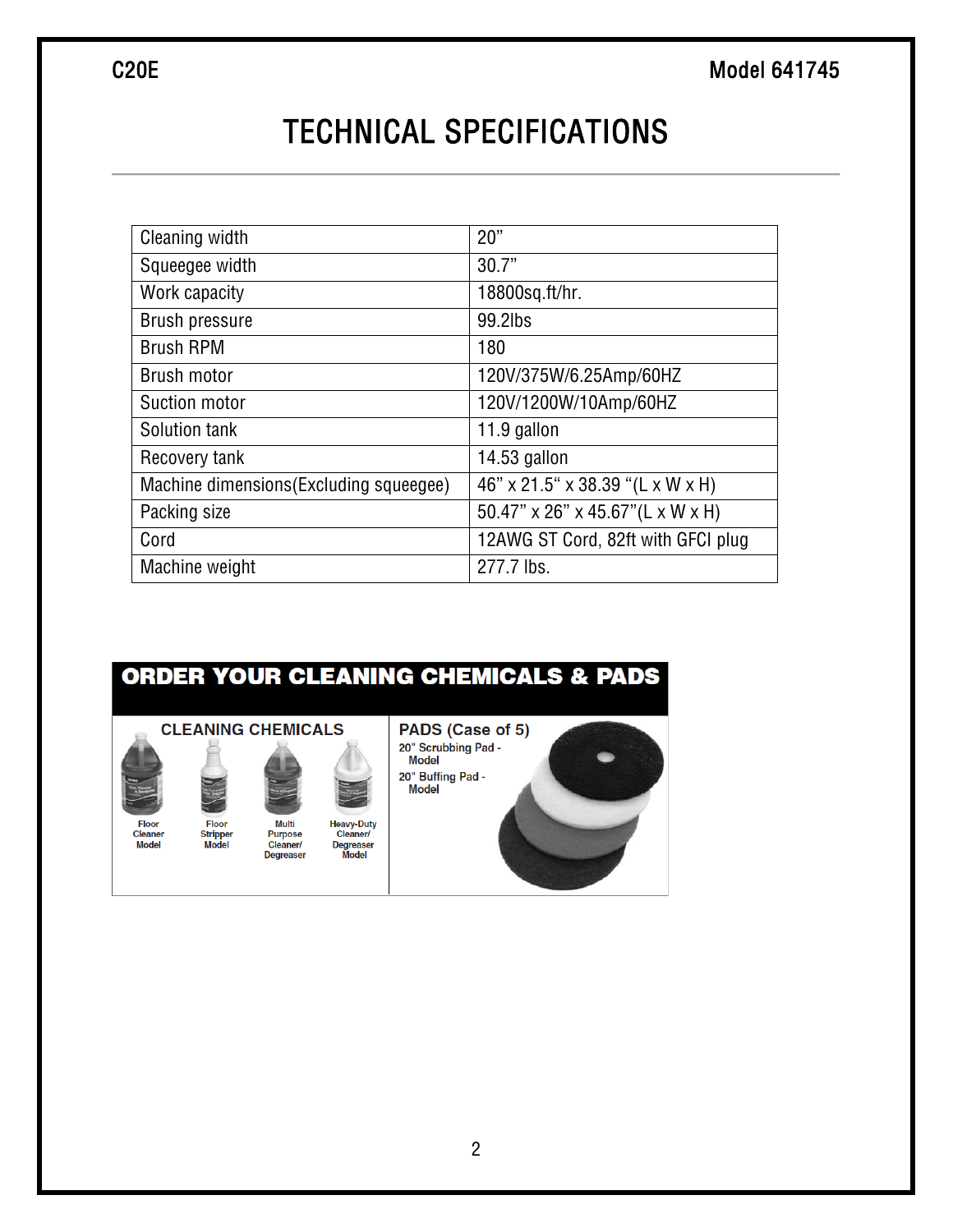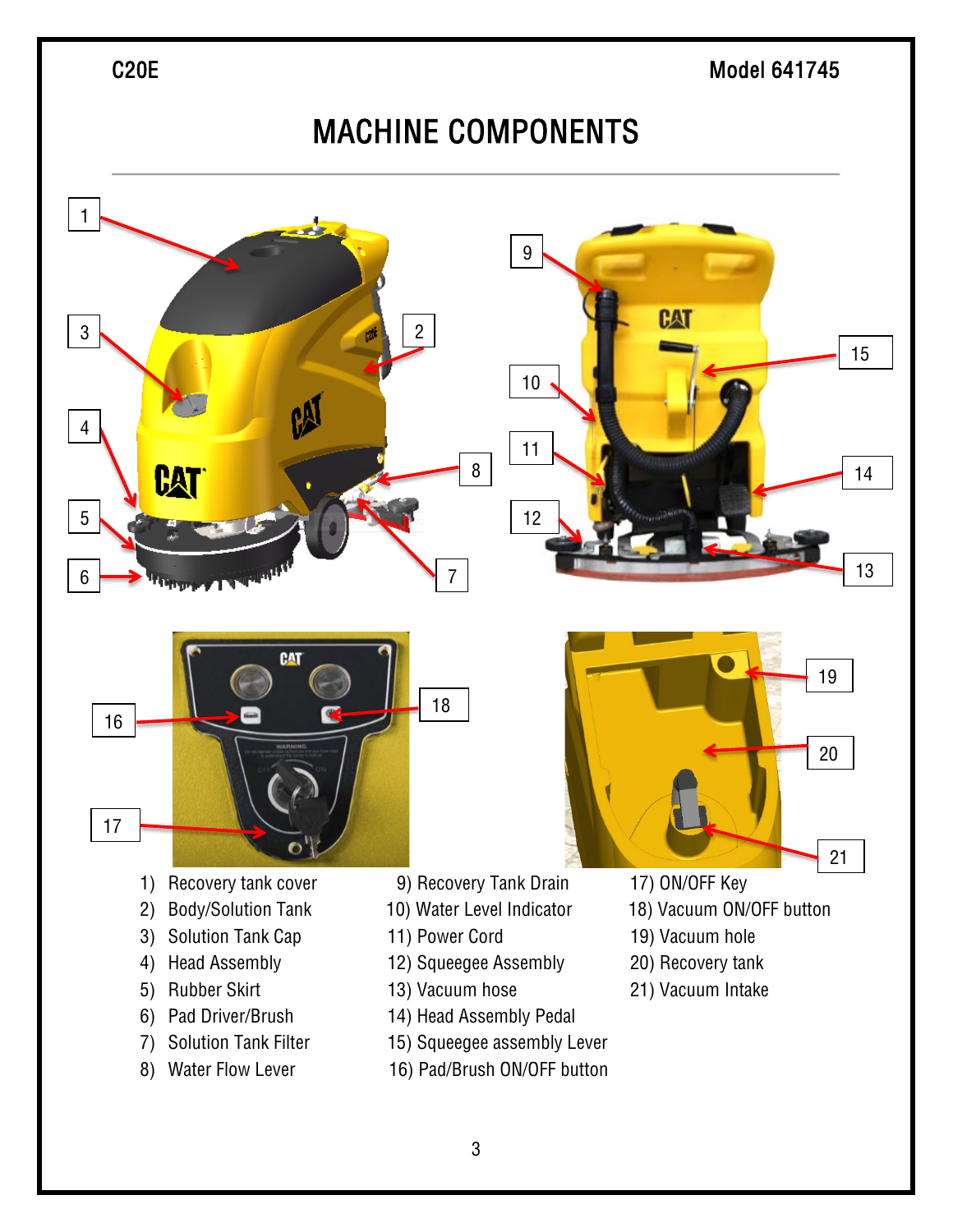### C20E Model 641745

# MACHINE SET UP

Package Contents:

- 1) Machine
- 2) Squeegee Assembly
- 3) Pad Driver/Brush

Machine Set-up/Operation Prior to each use:

- 1) Always plug into grounded outlet rated 120V/60Hz
- 2) Check that squeegee assembly is properly installed
- 3) Check that Pad Driver is properly installed
- 4) The working surface can support the weight of the machine
- 5) Always close Recovery Tank cover fully before use

GFCI (Ground Fault Circuit Interrupter) plug



### **A** WARNING

Verify that the GFCI plug works properly before each use.

- 1) Connect the GFCI plug to the wall outlet
- 2) Press the "rest button." The plug indicator light will turn on. Then press the "test button." The indicator light will turn off with the "click" (trip) sound. The power is now off.
- 3) Then press the "rest button" again. The plug indicator light will turn on. The power is now on.



4) Confirm that the power cord plug and the GFCI plug are locked by the plug lock before using the machine. The GFCI is ready to be used.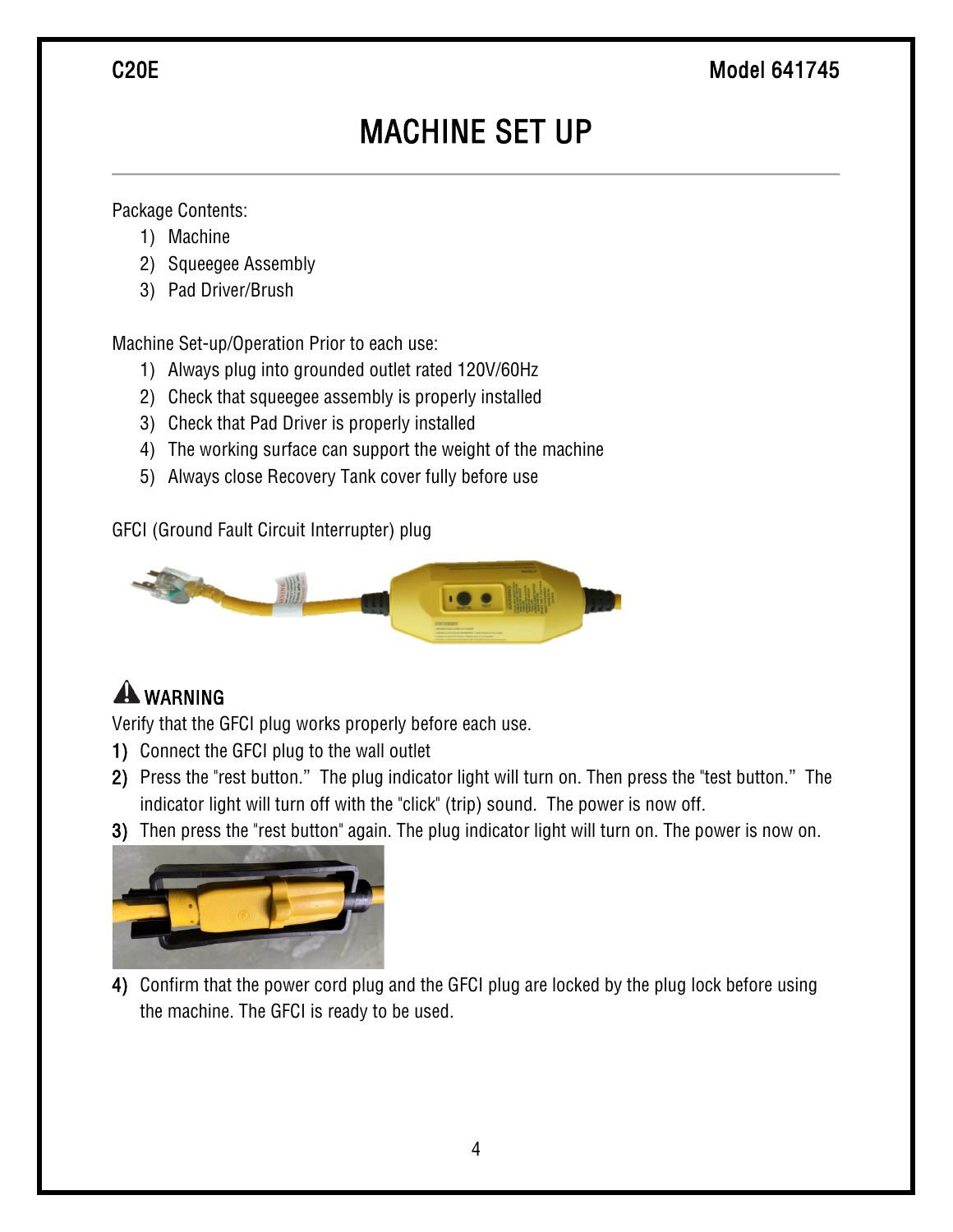### C<sub>20E</sub> Model 641745

Knobs

### SQUEEGEE INSTALLATION

- 1) Disconnect the power.
- 2) Loosen the 2 knobs on the squeegee assembly.
- 3) Connect the vacuum hose to the vacuum hole in the squeegee assembly.
- 4) Align the knobs with the slots and tighten the knobs.



### Pad Driver/Brush Installation

- 1) Disconnect Power.
- 2) If using a pad driver, attach the appropriate pad to the pad driver surface.
- 3) Place the pad driver/brush under the head assembly.
- 4) Lower the head assembly to the floor by stepping on the foot pedal and disengaging it.
- 5) Line up three studs on the pad driver/brush to the holes on the head assembly and lock it by turning clockwise.
- 6) Power on the machine.
- 7) Turn on the pad driver/brush with the pad driver/brush button so that the pad driver/brush locks in completely.
- 8) To remove the pad driver/brush, disconnect the power and wiggle the pad driver/brush back and forth clockwise/counterclockwise until it becomes loose.





5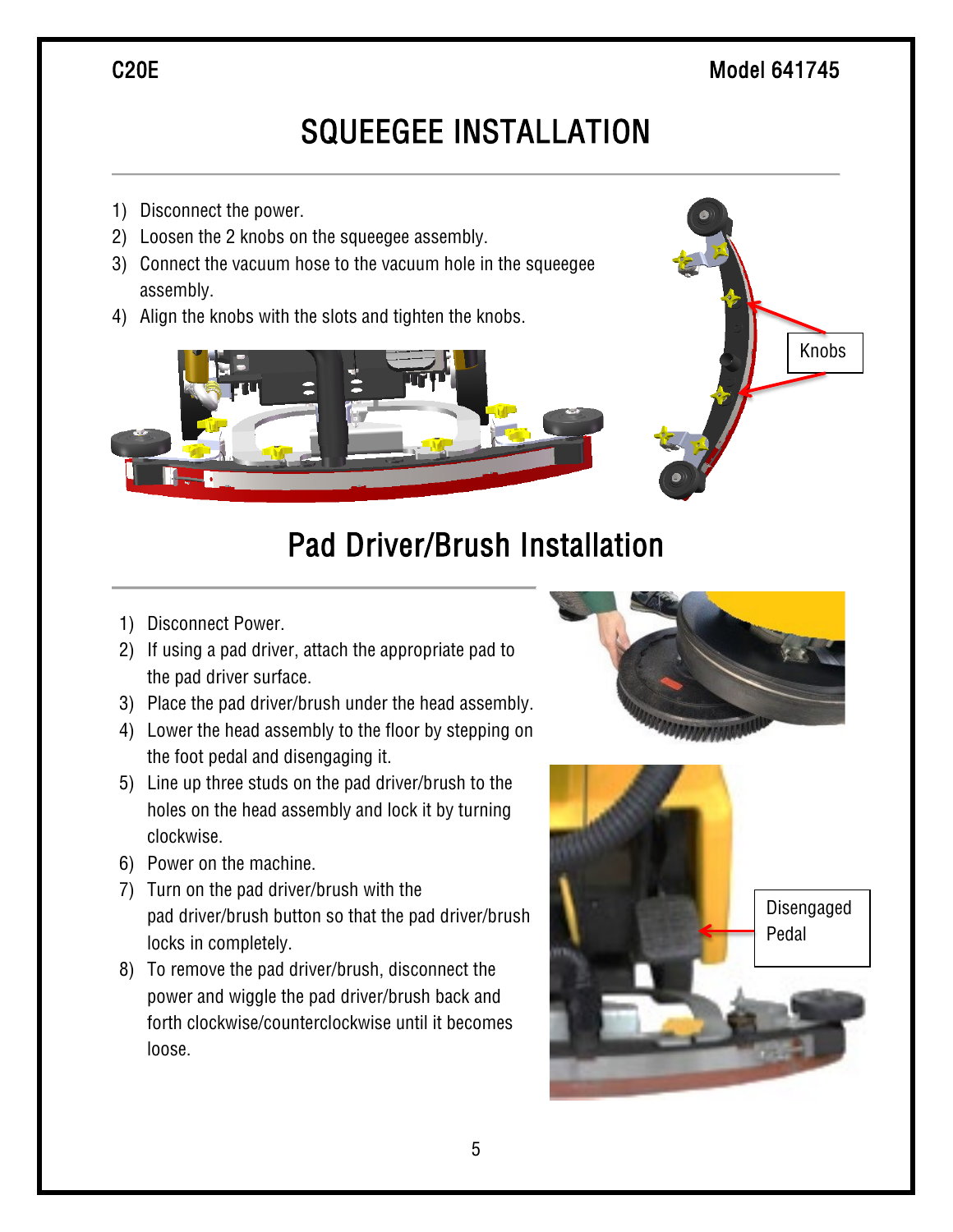# SOLUTION TANK





Remove the solution tank cap and fill with clean water for regular cleaning surface. For deep and dirty surface, Contact Global Industrial (1-800-645-1232) for recommendations on proper Cleaning Solutions. Check water level indicator for water level.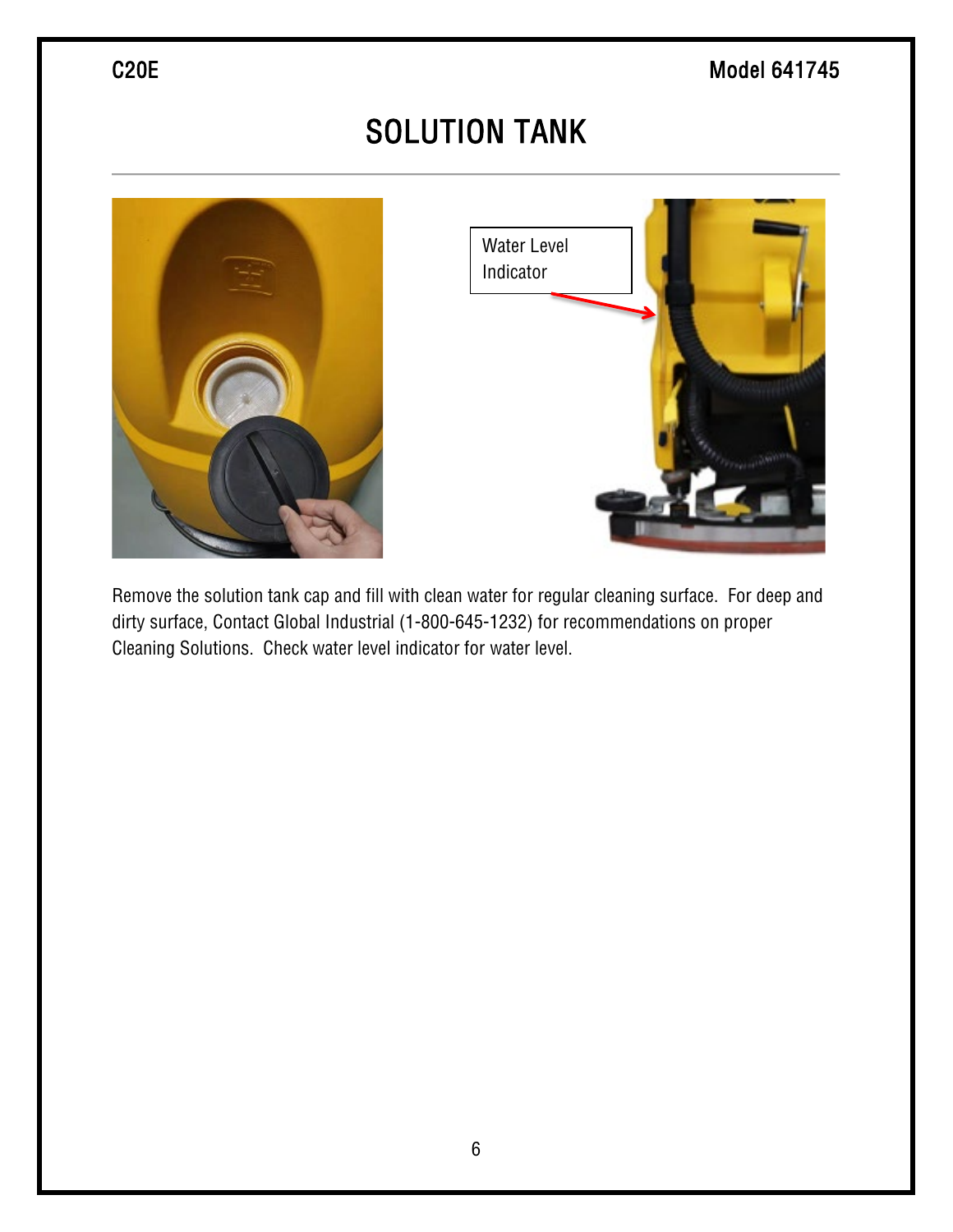### C20E Model 641745

### **OPERATION**

- 1) Turn the Key to ON position.
- 2) Lower the head assembly to the floor by stepping on the foot pedal and disengaging it.
- 3) Lower the squeegee assembly by lowering the squeegee assembly lever.
- 4) Press vacuum ON/OFF button to turn on the vacuum.
- 5) Press Brush ON/OFF button on to turn on the brush.
- 6) The machine is ready to use.



- 7) Adjust the water flow with the water flow lever.
- 8) When finished, turn off both brush and vacuum buttons.



9) Raise the head assembly from the floor by stepping on the foot pedal and engaging it.

10) Raise the squeegee assembly by raising the squeegee lever.

### Machine Storage

- 1) Store the machine indoor in a dry location.
- 2) Always store the machine with the squeegee and pad/driver raised off the floor.
- 3) Always drain the solution and recovery tank fully before storing, especially when storing in a cold location.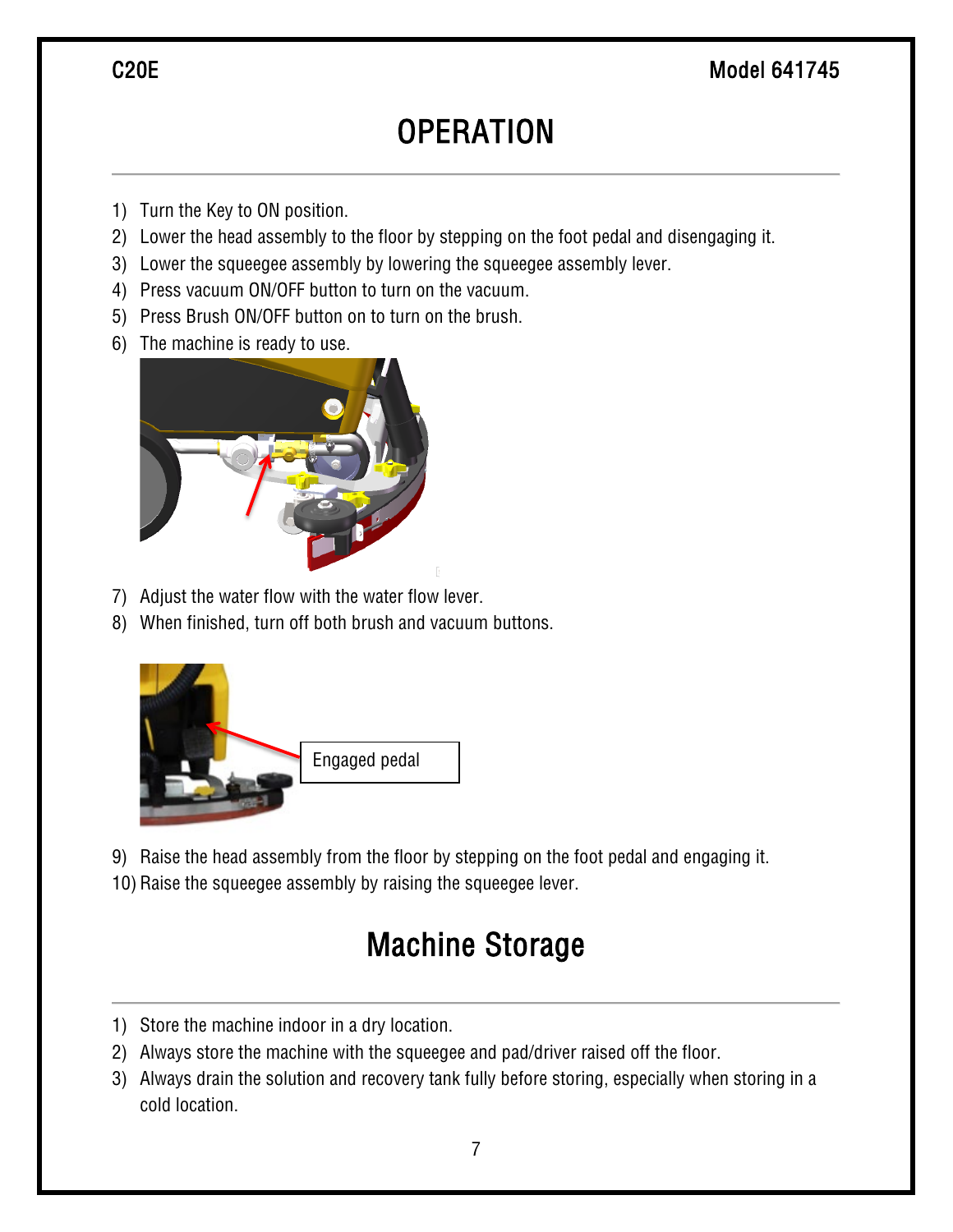### C<sub>20E</sub> Model 641745

# DAILY MAINTENANCE

- 1) Wipe the whole machine with clean/damp cloth.
- 2) Empty the solution tank by opening solution drain plug location on the bottom.
- 3) Drain and rinse out recovery tank with clean water.
- 4) Clean the vacuum filter by removing the vacuum intake cap.
- 5) Remove the Pad Driver/Brush and Squeegee assembly and clean with clean water.

## MONTHLY MAINTENANCE

- 1) Flush out solution tank with clean water.
- 2) Remove the clear cap and the solution tank filter. Clean the filter with clean water.
- 3) Clean rubber skirt on the brush head assembly by removing the spring lock.
- 4) Motors should be checked every 250 hours. Turn on/off both Pad/Brush and Vacuum motor to ensure the motors are working properly.



# SQUEEGEE RUBBER BLADE REPLACEMENT

Remove the squeegee assembly from the unit (refer to squeegee assembly installations).





Unlock the spring lock and slide out the blades. Replace with new blades and re-assemble.

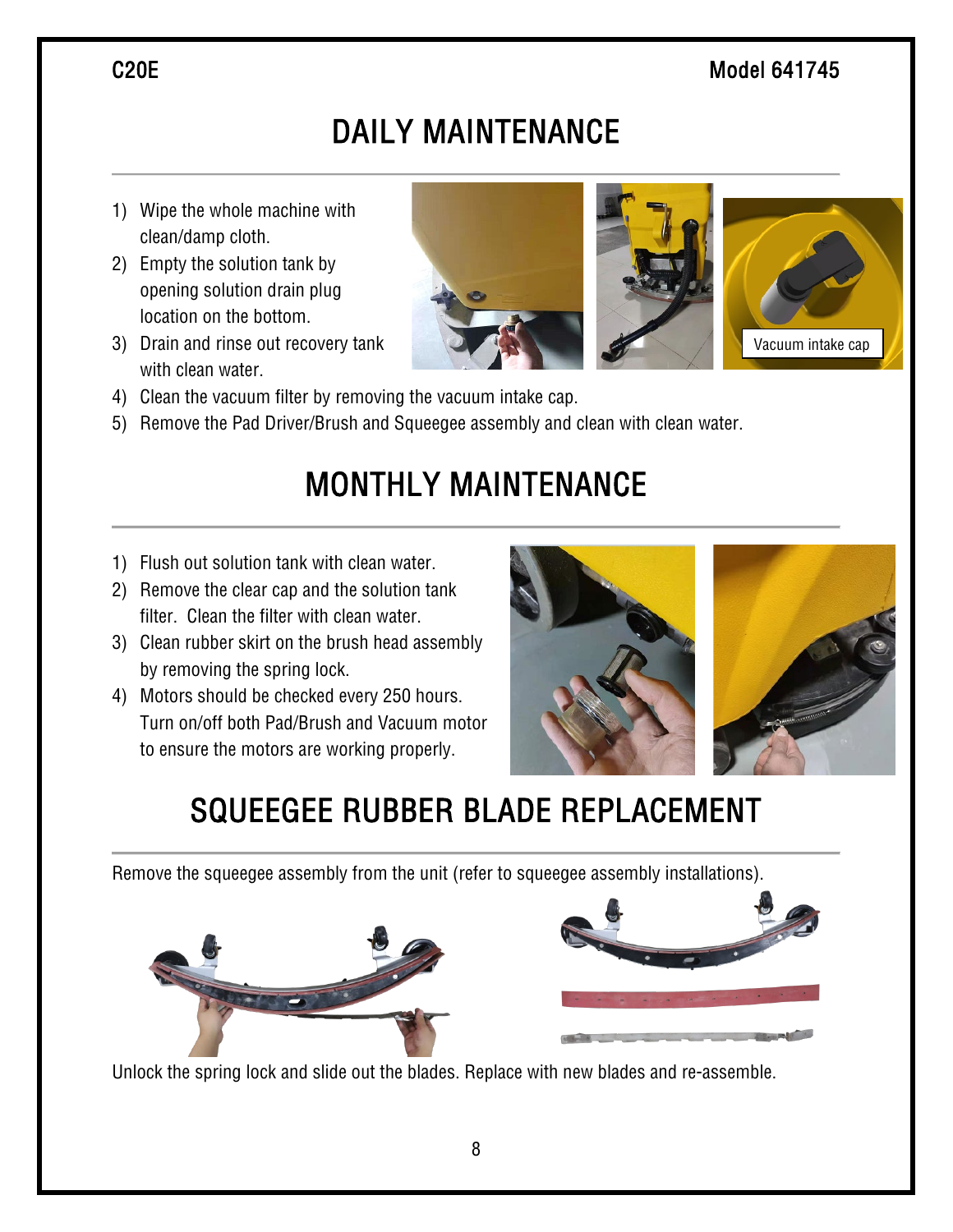# TROUBLESHOOTING

| Problem              | Cause                                     | Solution                                                                                                   |
|----------------------|-------------------------------------------|------------------------------------------------------------------------------------------------------------|
| No Power             | Unit not plugged in                       | Plug the unit                                                                                              |
|                      | Open circuit breaker                      | Turn on the circuit breaker                                                                                |
| Little or no         | Water flow tap closed<br>$\bullet$        | Open water flow tap<br>$\bullet$                                                                           |
| solution flow        | Clogged solution tank filter<br>$\bullet$ | Clean solution tank filter                                                                                 |
|                      | Empty solution tank<br>$\bullet$          | Fill the solution tank<br>$\bullet$                                                                        |
| Poor water<br>pickup | Squeegee clogged<br>$\bullet$             | Clean debris off squeegee with<br>$\bullet$<br>damp towel                                                  |
|                      | Squeegee blades worn                      | Install new squeegee blades<br>٠                                                                           |
|                      | Squeegee not mounted                      | Confirm that the squeegee                                                                                  |
|                      | correctly                                 | assembly is securely fastened to<br>the machine and not loose fitting                                      |
|                      | Vacuum hoses have a hole or<br>are loose  | Check hose connections and make<br>sure they are tight. Replace hose if<br>damaged.                        |
|                      | Vacuum hose may be clogged                | Check hose for debris and remove<br>any clog.                                                              |
|                      | Drain hose stopper is loose               | Tighten drain plug.                                                                                        |
|                      | Recovery tank is opened<br>$\bullet$      | Confirm the clear recovery tank lid<br>$\bullet$<br>is securely in place                                   |
|                      | Recovery tank is full                     | Drain recovery tank                                                                                        |
|                      | Float shut off is clogged                 | Remove float shut off from inside<br>recovery tank and remove any<br>debris                                |
|                      | Vacuum motor is loose                     | Tighten vac motor mounting<br>screws. DO NOT overtighten<br>screws as this could or damage<br>the machine. |